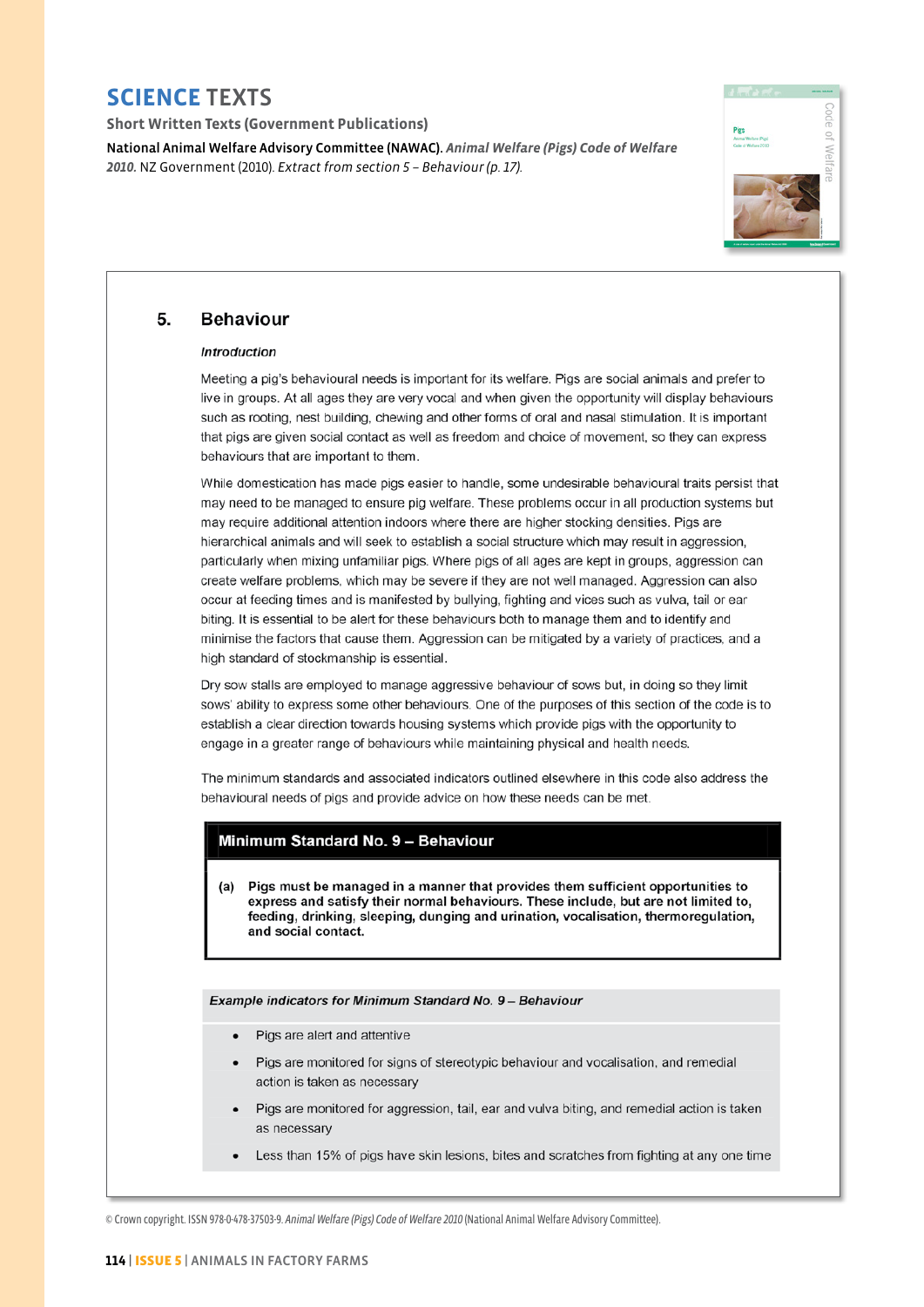### **Short Written Texts (Government Publications)**

National Animal Welfare Advisory Committee (NAWAC). Animal Welfare (Pigs) Code of Welfare 2010. NZ Government (2010). Extract from section 5 - Behaviour (p. 18).



### **Recommended Best Practice**

- (a) Rooting material such as straw, or other material that can be manipulated, should be provided for all pigs.
- (b) Pigs with serious ear, vulva or tail bite wounds should be immediately separated from pen mates, where practicable, and treated if necessary. If the pig responsible for biting can be identified, it should be moved to an individual pen.
- (c) Genetic selection methods should be encouraged as a means to promote behavioural traits that minimise welfare problems in pigs.
- (d) Where undesirable behaviours are detected, management, housing and equipment design, and environmental conditions should be reviewed to identify and reduce or remove the cause.
- (e) Facilities in which pigs are group housed but are individually fed, i.e. either at individual feeding stations or via a computerised feeding system, should be monitored to reduce aggression at feeding times.
- (f) Every effort should be made to minimise mixing of unfamiliar pigs. When pigs are destined for slaughter and mixing is inevitable, they should be mixed at the time of loading onto the vehicle rather than before.
- (g) Environmental enrichment should be provided for housed pigs. Such practices may include:
	- the provision of "toys" such as a length of hanging chain, rock, tyre, buoy or "foodball"
		- positive human contact (such as pats, rubs and talking)
		- the use of a radio in growing sheds to accustom pigs to a range of noises and voices

### **General Information**

Social contact is provided for pigs by physical contact in groups or between pigs housed next to each other, and by keeping pigs within hearing and sight of each other. When pigs are kept in groups, aggression can be mitigated through a variety of practices such as attention to group size and composition, adequate space, feeding method, diet and the satisfaction of appetite, selection for temperament, running a boar with pregnant sows, provision of straw or other bedding to encourage foraging behaviour, individual feeding stalls, individual pens or using baffles such as bales of straw to create escape areas where pigs can withdraw.

Techniques used to minimise aggression when mixing unfamiliar pigs include introducing pigs into a pen that has feed on the floor, introducing all of the pigs into a new pen at the same time, using group sizes of more than 50 pigs and using a pen with room for the pigs to move away, or with baffles such as bales of straw that pigs can hide behind.

#### $5.1$ **Managing Interactions between Sows and Piglets** Introduction

Sows' behaviour during and after farrowing can be a hazard for their piglets. They can crush the piglets as they lie down and may also kill and eat piglets.

The purpose of any farrowing facility is to provide the piglets with an area where they have ready access to the sow, where they can maintain body temperature and where they can avoid being crushed by the sow. The facility needs to also provide for the welfare needs of the sow. Meeting the needs of piglets can conflict with the needs of the sow, so systems used to manage farrowing sows and suckling piglets have to balance their differing requirements.

<sup>©</sup> Crown copyright. ISSN 978-0-478-37503-9. Animal Welfare (Pigs) Code of Welfare 2010 (National Animal Welfare Advisory Committee).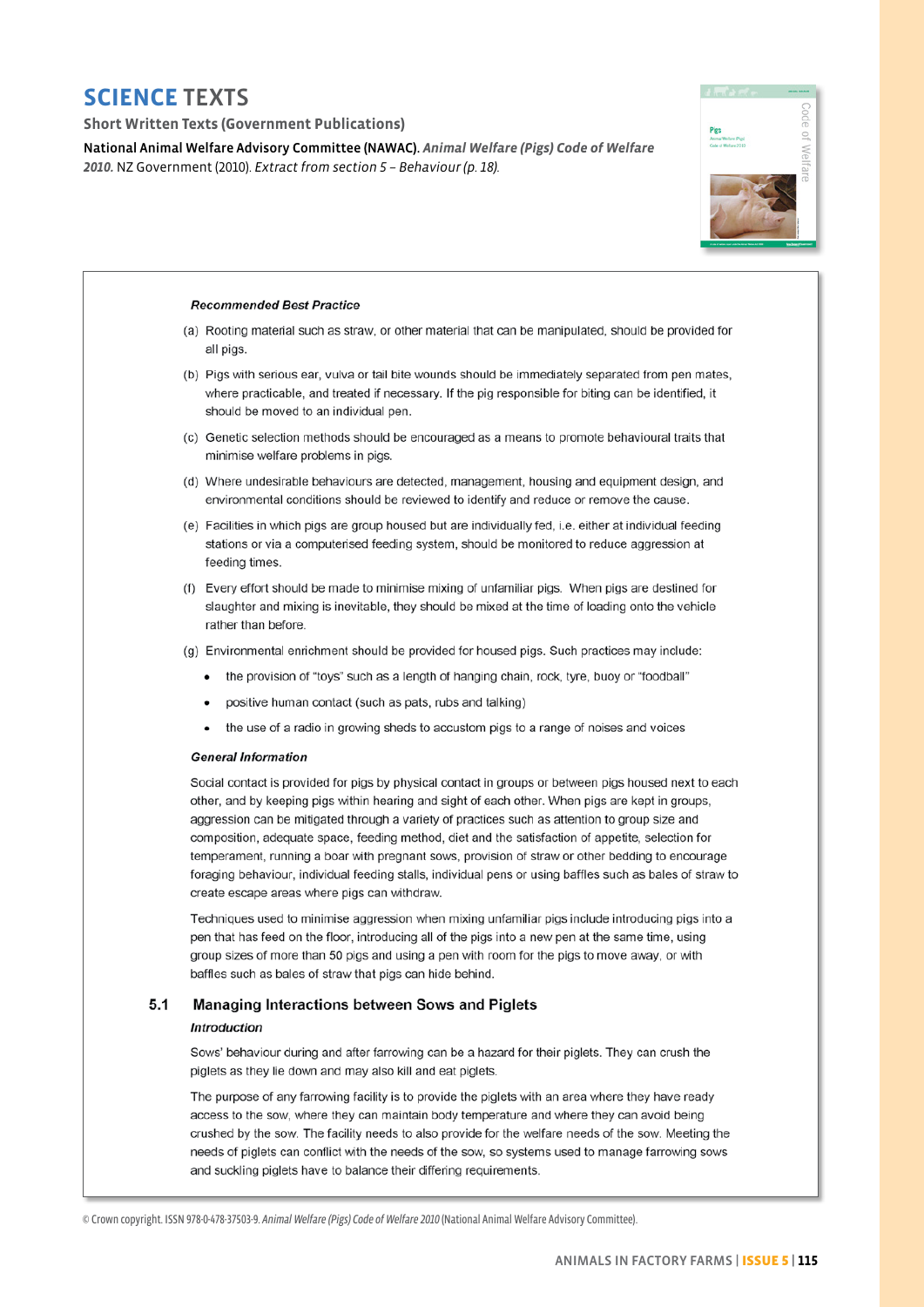### **Short Written Texts (Government Publications)**

National Animal Welfare Advisory Committee (NAWAC). *Animal Welfare (Pigs) Code of Welfare 2010.* NZ Government (2010). *Extract from section 5 – Behaviour (p. 19).*





NAWAC considers that the confining of sows in farrowing crates for extended periods does not fully meet the obligations of the Act. Minimum Standards 10 (e) and (f) restrict the time sows are confined in farrowing crates to a maximum of five weeks in any reproductive cycle.

© Crown copyright. ISSN 978-0-478-37503-9. *Animal Welfare (Pigs) Code of Welfare 2010* (National Animal Welfare Advisory Committee).